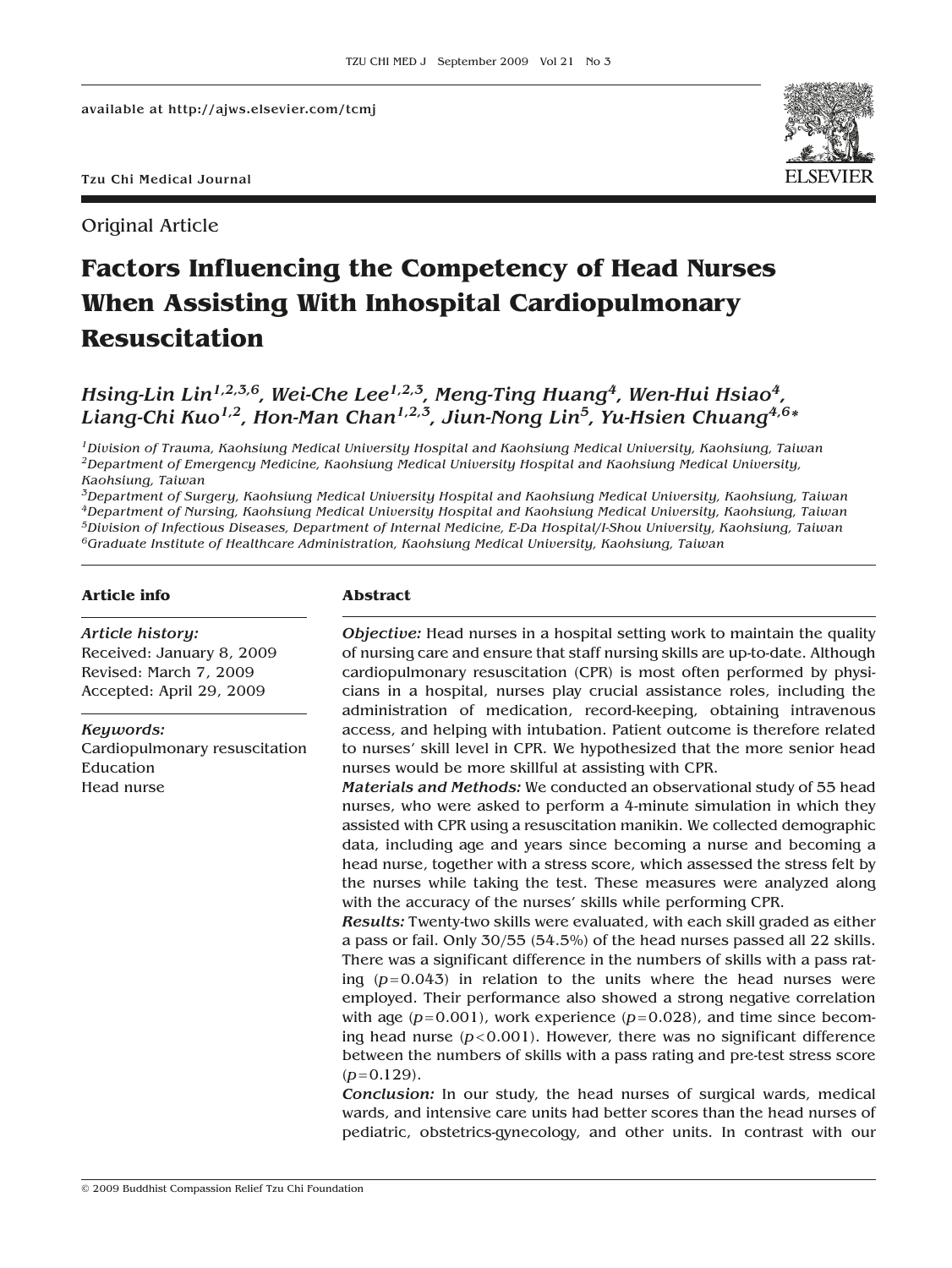original hypothesis, we found that the more senior head nurses' skills when assisting with CPR were poorer than those of their more junior colleagues. This suggests that senior head nurses should undergo frequent refresher courses, not only to help maintain their life-saving abilities, but also so that they can better mentor less experienced nurses in situations requiring CPR. [*Tzu Chi Med J* 2009;21(3):233–238]

\*Corresponding author. Department of Nursing, Kaohsiung Medical University Hospital, Kaohsiung, 100, Tzyou 1st Road, Kaohsiung, Taiwan. E-mail address: p620822@yahoo.com.tw

#### **1. Introduction**

Healthcare professionals are required to have certain skills and knowledge in the area of resuscitation. Nurses working in hospital wards are expected to deal with situations requiring cardiopulmonary resuscitation (CPR) in a competent manner. However, they are exposed to these situations relatively infrequently. Previous studies have indicated that CPR skills of nurses are often poor [1–6], which may in turn make them less effective when assisting physicians during CPR.

The factors that affect retention of CPR skills are varied and difficult to pinpoint. In previous studies on healthcare workers and lay rescuers who had undergone CPR training, the time for retention of knowledge of CPR was longer than for the retention of actual CPR skills [3,7–9]. There are many factors that negatively affected retention. Lack of supervision is one of the factors that have been identified [3,7–9]. However, to date, very little has been published on the relationship between head nurses' age, time as a head nurse/nurse manager, and skill level when assisting with CPR.

Head nurses have a responsibility to supervise and teach their staff how to respond to situations requiring CPR, as well as helping with CPR themselves. Understanding the factors associated with the quality of their performance when assisting with CPR is important—such knowledge may lead to improvement in the quality of CPR and ultimately the CPR success rate of their respective units. Most previous studies of CPR skills and training have focused on nursing staff in general rather than head nurses specifically  $(6,10,11)$ . In addition, the quality of CPR assistance by head nurses has not been analyzed.

Therefore, we conducted an observational study of head nurses assisting with CPR. Potential determinants of CPR assistance quality were studied by analyzing the associations between demographic data, the different units where the head nurses were employed, the head nurses' stress scores, and the accuracy of CPR assistance provided (assessed with a manikin). The primary objective of the study was to analyze the factors associated with the CPR assistance performance of head nurses.

#### **2. Materials and methods**

A cross-sectional observational research design was utilized, with a questionnaire designed to assess the relevant variables. Data were collected from 55 head nurses employed at a 1200-bed medical center that provides healthcare to approximately 1.5 million people within the metropolitan area of southern Taiwan. Before becoming a head nurse, the study subjects were not required to have undergone advanced cardiac life support training—except for 12 nurses who had worked in emergency departments and intensive care units. As head nurses, the study subjects had not been required to undergo CPR training. The frequency at which the nurses stated they had participated in CPR was different across the various hospital units. Twenty-six head nurses had participated in more than 10 CPRs per year, 17 participated in five to nine CPRs, and the remainder had participated in fewer than five. Head nurses from all units of the hospital were required to attend a CPR-assistance skills test during February 2008. They first completed a demographic questionnaire that included sex, age, work experience, the unit in which they worked, time since being appointed as a head nurse, and the frequency of CPR in their unit. After completing the questionnaire, they were asked to rate the stress they felt while taking the test on a scale of 0 to 100, with 100 being the maximum amount of stress.

Immediately after the questionnaire, the head nurses were asked to individually perform a 4-minute simulation of CPR assistance. The test was conducted on a resuscitation manikin. The manikin, the Resusci Anne® Simulator (Laerdal Medical Corp., Wappingers Falls, NY, USA), is a commonly used tool for teaching CPR in Taiwanese hospitals and institutes that train head nurses. The sequences of the test were consistent with the 2005 guidelines for basic life support (BLS) as suggested by the International Liaison Committee on Resuscitation. Nurses were graded by BLS instructors using pass/fail criteria on a CPR assistance evaluation sheet. This was based on the BLS guideline skills checklist. The instructors were nurses—all of whom were certified in BLS and had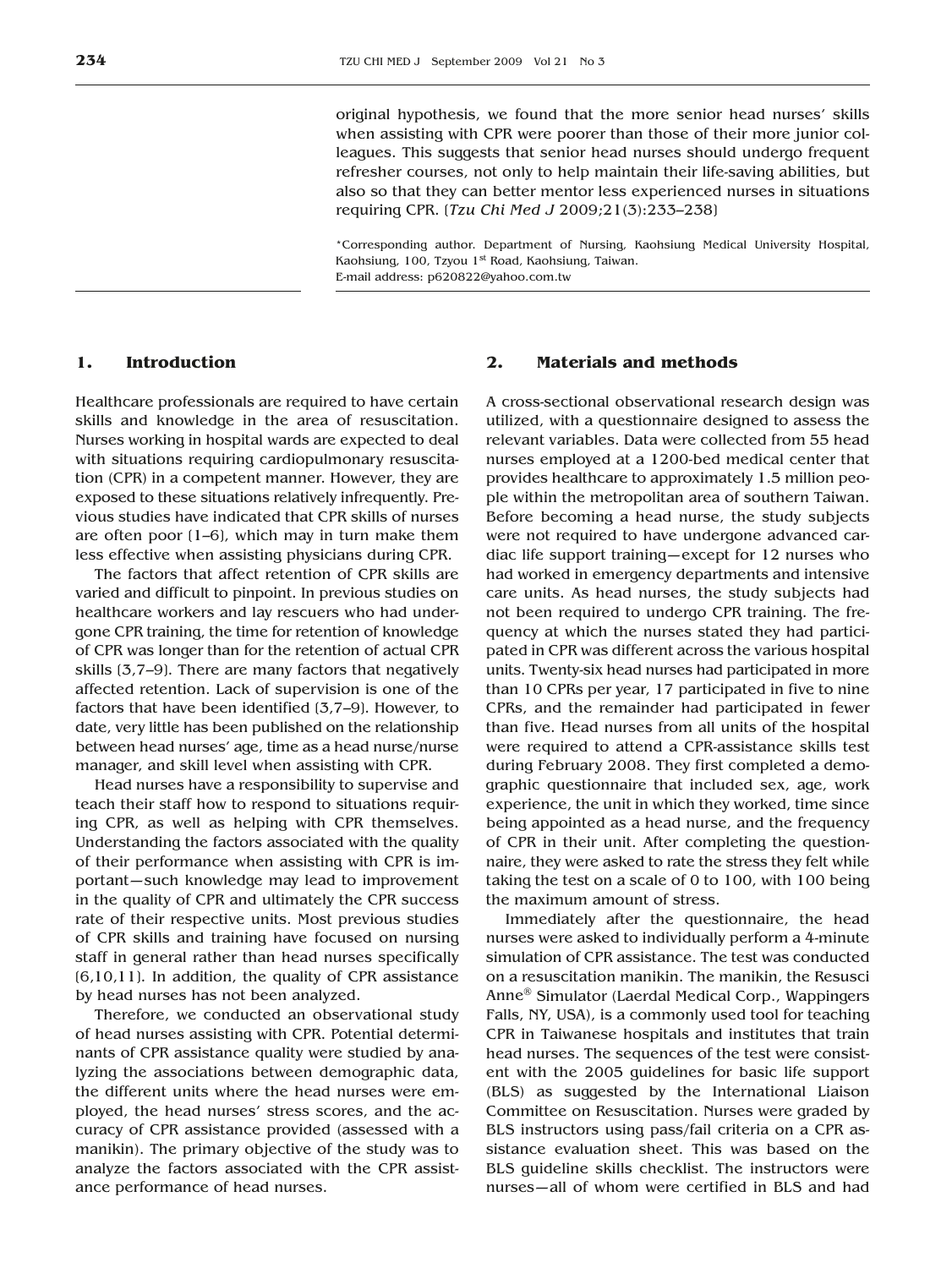experience in practice, in teaching, and in evaluating performance. All tests used the same scenario, evaluation sheet, and a private simulated environment. After orientation to equipment and supplies, and time for unaided practice, the scenario requiring resuscitation was read. The instructor assessed the participant's response and graded each nurse overall as a pass or fail.

The CPR assistance evaluation sheet included and evaluated 22 CPR skills (Table 1). The pass/fail for each skill was determined by how close the response was to the BLS guideline, with two hints at most. Failure in one skill resulted in failure of the entire test.

#### *2.1. Statistical analysis*

Statistical analysis was performed using SPSS version 14.0 (SPSS Inc., Chicago, IL, USA). The results were reported as mean ± standard deviation or percentage/ count. For univariate analysis, the  $\chi^2$  or Fisher's exact test was used for categorical variables, and a

**Table 1 — Rate of being correct for individual CPR skills (***n***= 55)\***

| 1. Recognition of the need for resuscitation                       | 54 (98.2)  |  |
|--------------------------------------------------------------------|------------|--|
| 2. Establishing unresponsiveness                                   | 55 (100.0) |  |
| 3. Activating the emergency medical system                         | 53 (96.4)  |  |
| 4. Opening the airway and clearing any airway                      | 53 (96.4)  |  |
| obstruction                                                        |            |  |
| 5. Rescue breathing and correct use of the                         | 45 (81.8)  |  |
| bag valve mask                                                     |            |  |
| 6. Establishing a lack of pulse                                    | 54 (98.2)  |  |
| 7. Cardiac compression                                             | 48 (87.3)  |  |
| 8. Preparing various devices (electrocardiogram                    | 40 (72.7)  |  |
| monitor, oximeter) at the bedside                                  |            |  |
| 9. Pulling the patient toward the head of the bed                  | 53 (96.4)  |  |
| and removing any false teeth                                       |            |  |
| 10. Ventilating the patient several times with the                 | 54 (98.2)  |  |
| BVM using a 100% $O_2$ supply                                      |            |  |
| 11. Testing the cuff and making sure there is                      | 54 (98.2)  |  |
| no leakage                                                         |            |  |
| 12. Insertion of the guide wire into the tube to                   | 55 (100.0) |  |
| within 1 cm of the tip                                             |            |  |
| 13. Checking the light on the laryngoscope and                     | 55 (100.0) |  |
| its proper size                                                    |            |  |
| 14. Suction of secretions from the mouth                           | 55 (100.0) |  |
| 15. Assisting with intubation and compression of                   | 47 (85.5)  |  |
| the cricothyroid cartilage                                         |            |  |
| 16. Removal of the guide wire immediately                          | 51 (92.7)  |  |
| 17. Suction of secretions from the endotracheal tube               | 55 (100.0) |  |
| 18. Connecting the BVM to the endotracheal tube                    | 54 (98.2)  |  |
| 19. Making sure the endotracheal tube is correctly                 | 52 (94.5)  |  |
| positioned and inflating it with 8-10cc of air                     |            |  |
| into the cuff                                                      |            |  |
| 20. Insertion of the biter                                         | 55 (100.0) |  |
| 21. Fixation of the tracheal tube with an elastic                  | 55 (100.0) |  |
| bandage                                                            |            |  |
| 22. Elevation of the head of the bed to 30-45                      | 53 (96.4)  |  |
| degrees and connection to the ventilator                           |            |  |
| *Data are presented as $p(0)$ CPR – cardiopulmenary resuscitation. |            |  |

\*Data are presented as *n* (%). CPR = cardiopulmonary resuscitation; BVM = blood volume monitor.

linear correction test was used for the continuous variables. A least significant difference test (LSD) *post hoc* analysis was performed to estimate the difference within groups if there was a significant difference after one-way analysis of variance (ANOVA). An interrater reliability analysis using the Kappa statistic was performed to determine consistency among the instructors. Logistic regression was performed to assess the relationship between demographic characteristics, the stress score, the quality of CPR assistance, and to determine independent predictors of CPR assistance skills accuracy. A value of *p*≤ 0.05 was considered statistically significant. To allow multivariate logistic regression analysis, the CPR assisting skill scores were dichotomized into either pass (totally correct) or fail (any error).

#### **3. Results**

Results of the questionnaire were as follows. The mean age of head nurses was  $41.8 \pm 7.5$  years, the mean working experience was  $18.8 \pm 6.7$  years, and the mean time since being appointed as head nurse was  $9.1 \pm 7.6$  years. All head nurses were female. The 55 head nurses included 15 (27.3%) from the medical wards, eight (14.5%) from the surgical wards, 10 (18.2%) from intensive care units, five (9.0%) from pediatric and obstetrics-gynecology wards, and 17 (30.9%) from other units. The result for the stress scale was a mean of  $60.53 \pm 21.18$  (Table 2).

Only 30 of 55 (54.5%) head nurses passed the CPR assistance skills test. The results of the skills tests are summarized in Table 3. There were significant differences between the units and the correct numbers of skills tested as passed for the nurses (*p* = 0.043) after analysis with one-way ANOVA. LSD *post hoc* analysis was then performed. While there was no difference in scores for CPR assistance skills of head nurses among surgical wards, medical wards and intensive care units, these groups had significantly higher scores than head nurses from pediatric wards, obstetrics-gynecology wards, and other units.

| Table 2 — Participants' demographic information* |  |  |
|--------------------------------------------------|--|--|
|--------------------------------------------------|--|--|

| Age $(yr)$                              | $41.8 + 7.5$ |
|-----------------------------------------|--------------|
| Work experience (yr)                    | $18.8 + 6.7$ |
| Time since becoming a head nurse (yr)   | $9.1 + 7.6$  |
| Sex (male/female)                       | 0/55         |
| Department                              |              |
| Medical unit                            | 15(27.3)     |
| Surgical unit                           | 8(14.5)      |
| Intensive care unit                     | 10(18.2)     |
| Pediatric or obstetrics-gynecology unit | 5(9.09)      |
| Other units                             | 17 (30.9)    |
|                                         |              |

\*Data are presented as mean ± standard derivation or *n* (%).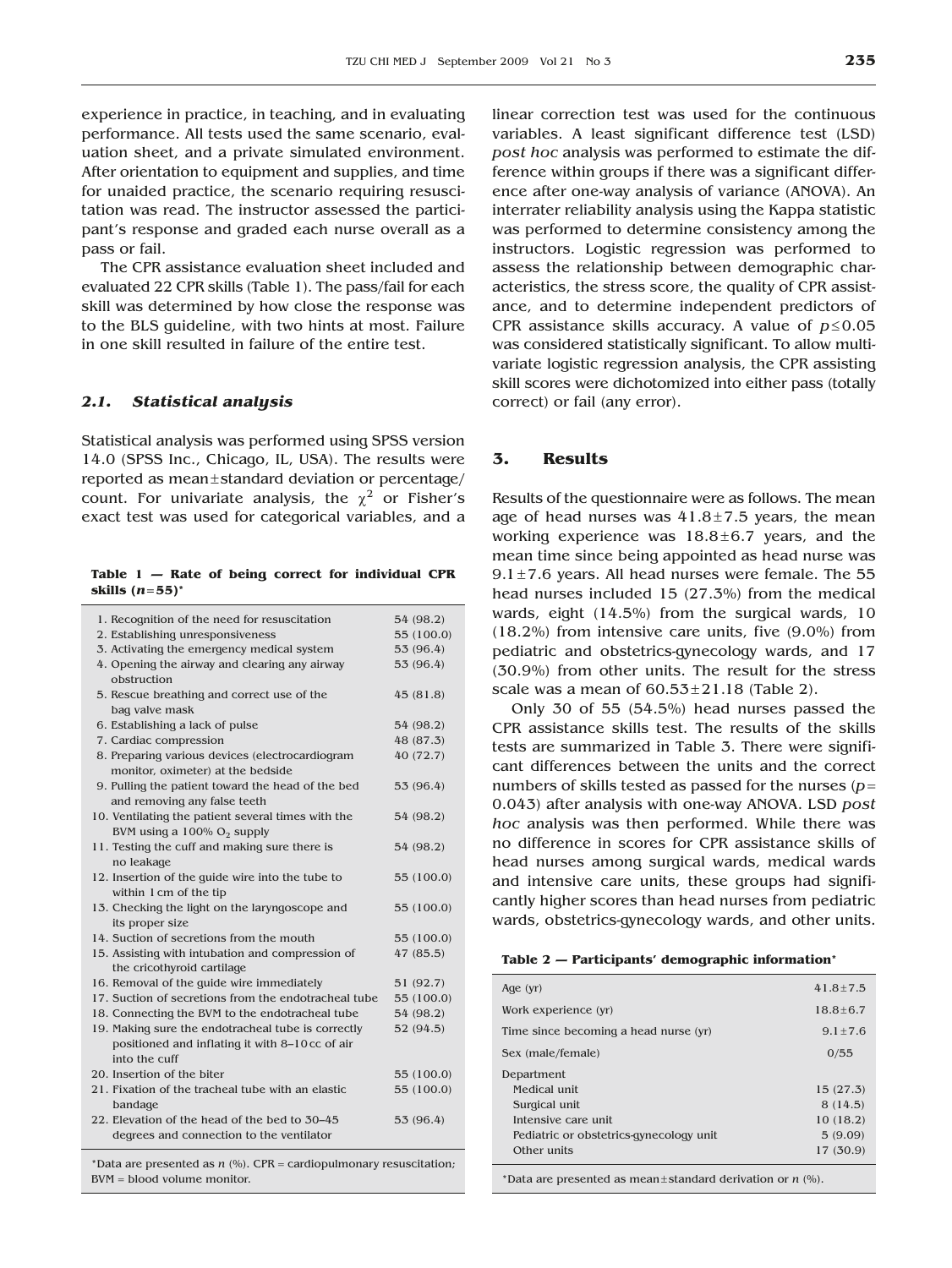**Table 3 — Percentage of head nurses who performed cardiopulmonary resuscitation correctly (***n***= 55)**

| Number of items<br>performed correctly | <b>Number</b>  | Percentage of<br>head nurses |
|----------------------------------------|----------------|------------------------------|
| 12                                     |                | 1.8                          |
| 15                                     |                | 1.8                          |
| 18                                     | $\overline{2}$ | 3.6                          |
| 19                                     | $\overline{3}$ | 5.5                          |
| 20                                     | 6              | 10.9                         |
| 21                                     | 12             | 21.8                         |
| 22                                     | 30             | 54.5                         |
| Total                                  | 55             | 100.0                        |

The scores also had a strong negative correlation with age ( $p = 0.001$ ), work experience ( $p = 0.028$ ), and time since becoming head nurse  $(p<0.001)$ . There were no significant differences between the skill scores and pre-test stress  $(p=0.129)$ . The interrater reliability for the instructors was calculated as a kappa of 0.766. Therefore, there was a good level of agreement between the instructors.

Multivariate logistic regression analysis showed that work experience (odds ratio, 0.884; 95% confidence interval, 0.804–0.973) was associated with pass rate. With increasing years of working as a nurse, the inaccuracy rate increased. The other variables were excluded.

#### **4. Discussion**

According to guidelines from the American Heart Association (AHA), among patients with heart disease who have sudden onset of respiratory failure or cardiopulmonary arrest, the survival rate increases to 40–60% if CPR is administered within 4 minutes and advanced cardiac life support is performed within 8 minutes. Rosenberg et al evaluated 300 hospitalized patients who experienced inhospital cardiopulmonary arrest and found a 54% initial post-CPR survival followed by a 23% survival to hospital discharge. Predictors of a good resuscitation outcome included an initial ventricular tachycardia or fibrillation rhythm, and a brief duration of CPR (less than 30 minutes) [12]. Therefore, it is very important for health providers to have CPR skills and to be able to perform these skills in a timely fashion. As nurses are part of the resuscitation team, their skills and level of comfort when recognizing signs of cardiopulmonary arrest, the presence of malignant cardiac rhythms, and initiating CPR are vital for good patient outcome. Head nurses in particular are in a position to have great influence on their team's overall CPR skills. Our results showed that age, work experience, time since becoming head nurse, and the unit of employment are all strongly related to skills in assisting with CPR.

Cardiopulmonary arrest is not uncommon in hospitals. The AHA National Registry of Cardiopulmonary Resuscitation recorded 14,720 cardiac arrests in 207 hospitals over 2.5 years [13]. However, the level of severity of patients' medical illnesses and the frequency of CPR among hospital units are likely to be highly variable. In our study, the performances of head nurses when carrying out CPR assistance skills was different among the various units found in a hospital. The head nurses of surgical wards, medical wards, and intensive care units, in which the prevalence of cardiopulmonary arrest can be assumed to be higher, scored higher than head nurses of all the other types of units. One possible solution that will help to improve the performance of head nurses in the units that encounter cardiopulmonary arrests less frequently is to provide more frequent CPR and CPR assistance training.

When performing the 22 evaluated CPR skills, less than 90% of the head nurses scored correctly for the following assessed components: rescue breathing, the use of a bag valve mask, cardiac compression, preparing the various devices needed (electrocardiogram monitor, oximeter) at the bedside, and assisting with intubation and compression of the cricothyroid cartilage. Future CPR training should place emphasis on these skills.

Moser and Coleman's literature review found differences in the rate of deterioration of CPR skills versus the rate of decline in knowledge about CPR [14]. Skills declined faster than knowledge and begin to decline as early as 2 weeks after training. The skill level diminished to a pretraining level after 1–2 years. Other authors have also noted the different rate of skills and knowledge deterioration [4,14–17]. Smith et al studied 133 nurses with a repeated-measures and quasiexperimental design and found significant results: the retention of both basic and advanced resuscitation skills was short, and many nurses in a clinical setting do not perform life-saving BLS and CPR skills up to AHA standards [9]. Thus, it would appear that retention of both basic and advanced resuscitation skills is short. Nevertheless, nurses are often the first responders on the scene during a cardiopulmonary arrest, and head nurses are expected to supervise and advise less experienced nurses during such an event. Our initial hypothesis was that, since senior head nurses were more likely to have had more experience with CPR, then their skills and knowledge of CPR ought to be greater than that of more junior nurses. Nevertheless, in our study, age, work experience, and time since becoming head nurse were all negatively correlated with CPR assistance skills. If senior head nurses do not refresh their CPR or CPR assistance skills for a long time, it appears that their skill level will only be equal to, but probably not better than, that of junior nurses.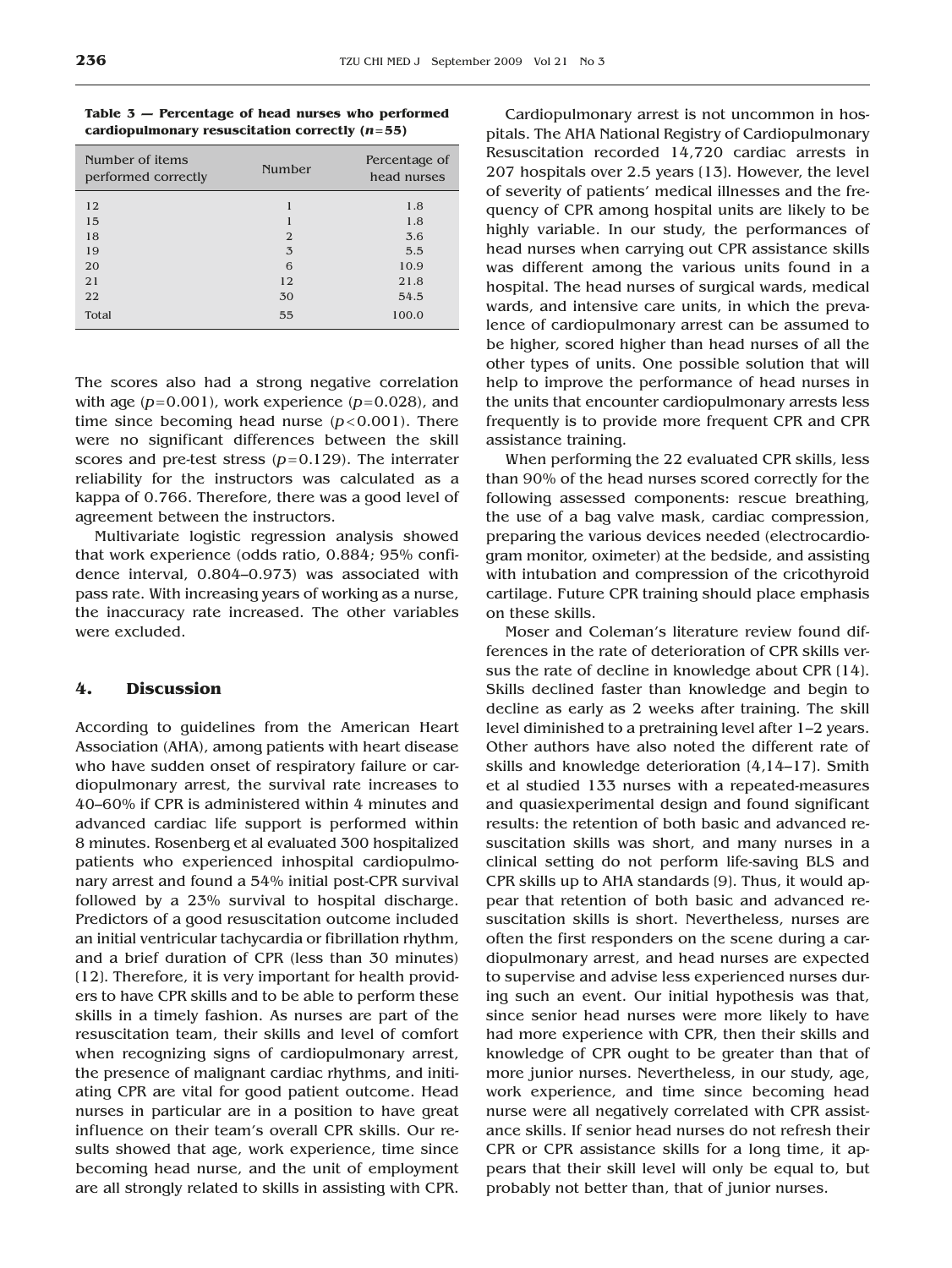Patient safety is an important part of nursing. Head nurses are the leaders and supervisors of their units. Therefore, they should be assessed formally—with a feedback mechanism—by an expert instructor on a regular basis to ensure that their skills are adequate. A previous study showed that the CPR skills of nurses had diminished to pretraining levels after 1–2 years [14], Therefore, CPR refresher training should be provided at least once every other year to ensure that the CPR skills of head nurses are kept fresh and up-to-date.

While some head nurses in our study had poor CPR assistance skills according to the 2005 BLS Guidelines, greater age, longer work experience and longer time since becoming head nurse were associated with poorer levels of CPR-assistance. The various different units within the hospital also had distinctly different results. These findings suggest that, in units experiencing fewer cardiopulmonary arrest events, head nurses should have refresher training more frequently than the head nurses in units that undertake CPR more often. Although the logistic regression excluded other variables, instructors should be aware that seniority is neither a guarantee of good skills nor a predictor of good CPR quality during refresher courses. Therefore, we rejected the hypothesis of our study.

The present study is important because it has identified that the CPR assistance skills of some head nurses may not be adequate. It also provides evidence that senior head nurses should attend resuscitation refresher courses frequently in order to help maintain their life-saving skills. Therefore, we suggest that the CPR training course should be standardized and included in the annual nursing quality evaluation and survey. Nursing supervisors and BLS instructors should train head nurses in order to maintain their CPR skills as part of their supervision of staff performance. The nursing department should verify the quality regularly to make sure that the nurses' knowledge and CPR skills are sufficient.

There are some limitations of our study. It examined only a single institution—generalization to other institutions would therefore be problematic. However, other institutions may have the same problems because senior nurses are the last ones to be requested to attend refresher courses. Another limitation is that our study's context was simulated, rather than an observation of the nurse performing in a real situation. Our demographic data was self-reported and the accuracy of how frequently CPR is performed in their units may be somewhat inaccurate. In addition, this study was undertaken in the context of a BLS system and, therefore, the findings cannot be extrapolated to advanced life support situations. Furthermore, linear regression could not be used because the residuals were not normally distributed; as a result,

logistic regression was performed, which required the objective variables to be dichotomized. This might have resulted in possible information loss.

In conclusion, a significant number of head nurses in our study did not pass the CPR assistance skills test. Work experience was negatively associated with the quality of the head nurses' skills. These findings highlight the need for frequent refresher training for senior head nurses. Moreover, senior head nurses should have their skills refreshed frequently, not only to help maintain their life-saving abilities, but also to help them mentor less experienced nurses in situations that require CPR.

## **Acknowledgments**

We are indebted to the head nurses and the CPR trainers who participated in the study.

#### **References**

- 1. Abella BS, Alvarado JP, Myklebust H, et al. Quality of cardiopulmonary resuscitation during in-hospital cardiac arrest. *JAMA* 2005;293:305–10.
- 2. Nyman J, Sihvonen M. Cardiopulmonary resuscitation skills in nurses and nursing students. *Resuscitation* 2000;47: 179–84.
- 3. Broomfield R. A quasi-experimental research to investigate the retention of basic cardiopulmonary resuscitation skills and knowledge by qualified nurses following a course in professional development. *J Adv Nurs* 1996;23:1016–23.
- 4. Lewis FH, Kee CC, Minick MP. Revisiting CPR knowledge and skills among registered nurses. *J Contin Educ Nurs* 1993;24:174–9.
- 5. Kuhnigk H, Sefrin P, Paulus T. Skills and self-assessment in cardio-pulmonary resuscitation of the hospital nursing staff. *Eur J Emerg Med* 1994;1:193–8.
- 6. Verplancke T, De Paepe P, Calle PA, et al. Determinants of the quality of basic life support by hospital nurses. *Resuscitation* 2008;77:75–80.
- 7. O'Steen DS, Kee CC, Minick MP. The retention of advanced cardiac life support knowledge among registered nurses. *J Nurs Staff Dev* 1996;12:66–72.
- 8. Gass DA, Curry L. Physicians' and nurses' retention of knowledge and skill after training in cardiopulmonary resuscitation. *Can Med Assoc J* 1983;128:550–1.
- 9. Smith KK, Gilcreast D, Pierce K. Evaluation of staff's retention of ACLS and BLS skills. *Resuscitation* 2008;78:59–65.
- 10. De Regge M, Calle PA, De Paepe P, Monsieurs KG. Basic life support refresher training of nurses: individual training and group training are equally effective. *Resuscitation* 2008;79:283–7.
- 11. Monsieurs KG, De Regge M, Vogels C, et al. Improved basic life support performance by ward nurses using the CAREvent Public Access Resuscitator (PAR) in a simulated setting. *Resuscitation* 2005;67:45–50.
- 12. Rosenberg M, Wang C, Hoffman-Wilde S, et al. Results of cardiopulmonary resuscitation. Failure to predict survival in two community hospitals. *Arch Intern Med* 1993;153: 1370–5.